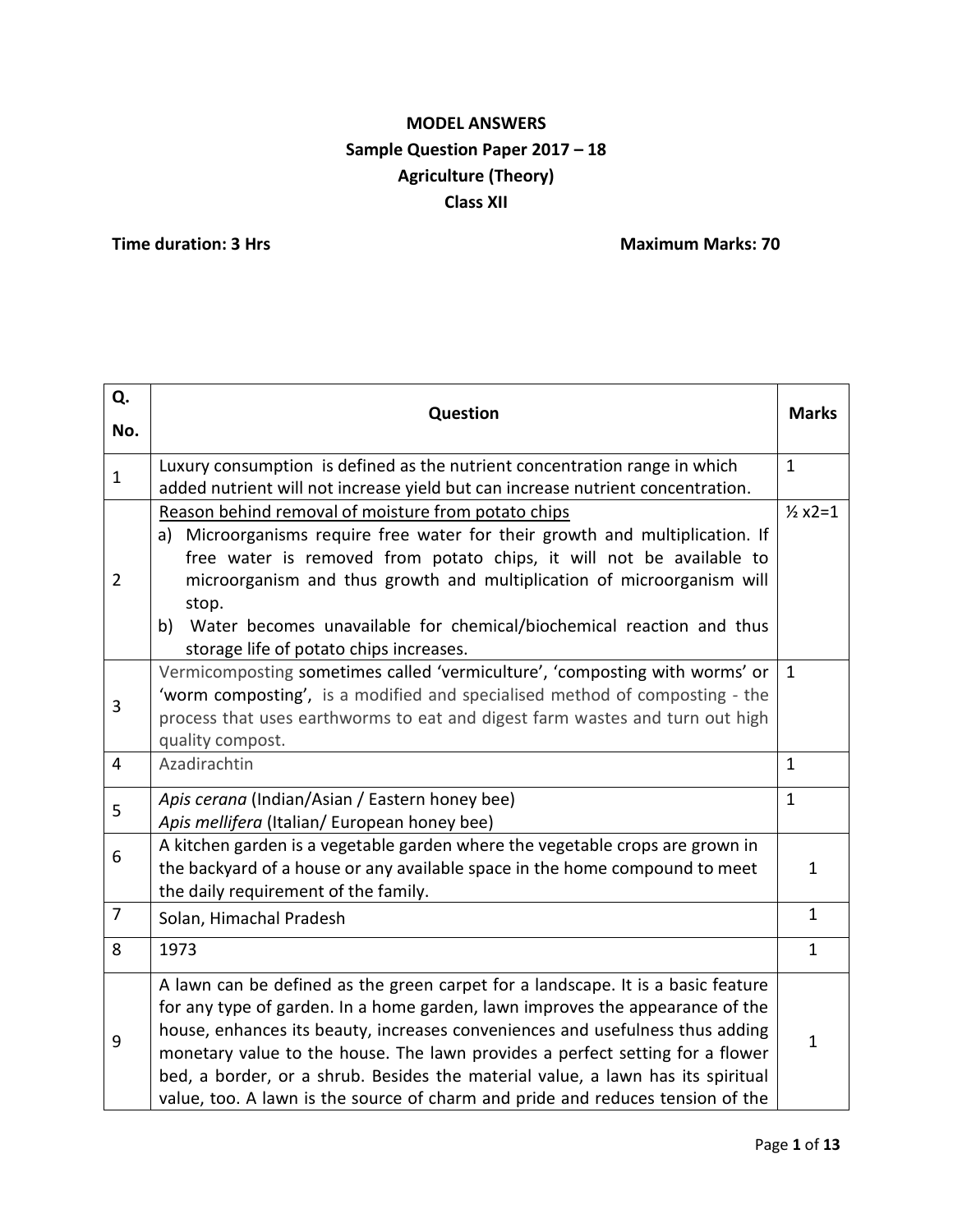|    | mind after a day's hard work in the materialistic world.                                                                                                                                                                                                                                                                                                                                                                                                                                                                                                                                                                                                                                                                               |                |
|----|----------------------------------------------------------------------------------------------------------------------------------------------------------------------------------------------------------------------------------------------------------------------------------------------------------------------------------------------------------------------------------------------------------------------------------------------------------------------------------------------------------------------------------------------------------------------------------------------------------------------------------------------------------------------------------------------------------------------------------------|----------------|
|    | Organic farming is a knowledge intensive agricultural production system that<br>sustains the soil health, agro-ecosystems and human beings. Organic farming<br>relies on ecological principles, agro-biodiversity and bio-geochemical cycles<br>adapted to local conditions, rather than use of inputs which cause adverse<br>impacts. Maintenance of soil biodiversity enables soil ecological balance and<br>improves soil productivity. Further, organic farming practices improves the<br>physical, chemical and biological properties of soil and the biological functions<br>of soil-water-nutrients continuum. Crop diversification through organic farming<br>aids in improving the soil health and agricultural productivity. |                |
|    | <b>OR</b>                                                                                                                                                                                                                                                                                                                                                                                                                                                                                                                                                                                                                                                                                                                              |                |
| 10 | (Any two)<br>Promotion of organic farming in the country through technical capacity<br>a)<br>building of all the stakeholders including human resource development,<br>transfer of technology, promotion and production of quality organic and<br>biological inputs.<br>b) motion of Organic Farming through low cost certification system known<br>as "Participatory Guarantee System".<br>C) NPOF scheme provides financial assistance through Capital Investment<br>Subsidy Scheme (CISS) for agro-waste compost production units, bio-<br>fertilizers/bio-pesticides<br>production<br>units,<br>development<br>and<br>quality control regime,<br>implementation of<br>human<br>resource<br>development, etc.                       | $\overline{2}$ |
| 11 | The advantages of using sulphur dioxide are: (ANY TWO)<br>(a) it has a better preserving action than sodium benzoate against bacterial<br>fermentation,<br>(b) being a gas, it helps in preserving the surface layer of juices also,<br>(c) being highly soluble in juices and squashes, it ensures better mixing and<br>hence their preservation.<br>(d) any excess of sulphur dioxide present can be removed either by heating the<br>juice to about 71°C                                                                                                                                                                                                                                                                            | $\overline{2}$ |
| 12 | The food and Drug Administration (FDA) has defined food additive as a substance<br>or a mixture of substances, other than the basic food stuff, which is present as a<br>result of any aspect of production, processing, storage or packaging, it comprises of<br>preservatives, antioxidants and many others.<br>According to FDA "Chemical preservative is any substance which is capable of<br>inhibiting, retarding or arresting the process of fermentation, acidification or<br>other decomposition of food or masking any of the evidence of any such<br>process or neutralizing the acid generated by any such process. But does not<br>include salt, vinegar, sugar, spices or oils extracted from spices.                    | $\overline{2}$ |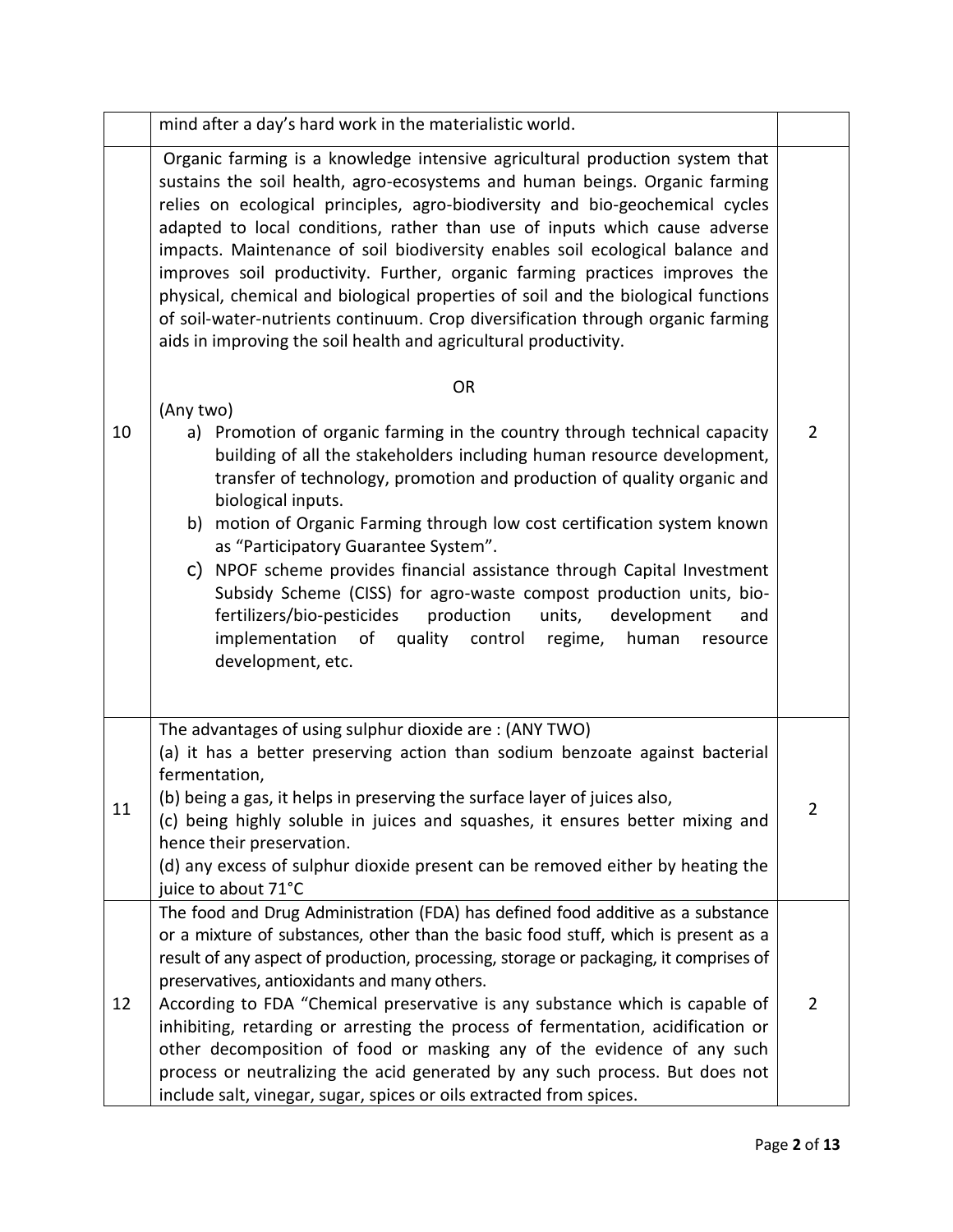| 13 | Field capacity: The field capacity of soil describes the maximum amount of<br>water that a soil will retain after free drainage. This situation usually exists one<br>to three days after the soil has been thoroughly wetted by irrigation or rain. The<br>field capacity is the upper limit of available moisture range in soil moisture and<br>plant relations. The soil moisture tension at field capacity varies from soil to<br>soil, but it generally ranges from 1/10 to 1/3 atmospheres. At field capacity, the<br>micro pores are filled with water and the large soil pores are filled with air.                                                                                                                                                                                                                                                                                                             |                |  |  |
|----|-------------------------------------------------------------------------------------------------------------------------------------------------------------------------------------------------------------------------------------------------------------------------------------------------------------------------------------------------------------------------------------------------------------------------------------------------------------------------------------------------------------------------------------------------------------------------------------------------------------------------------------------------------------------------------------------------------------------------------------------------------------------------------------------------------------------------------------------------------------------------------------------------------------------------|----------------|--|--|
| 14 | (any four)<br>(1) Corn flakes<br>(2) Bread<br>(3) Wheat flour<br>(4) Cakes/ Pastries<br>(5) Cookies / Biscuit<br>(6) Milled Dal<br>(7) Sooji/Rava                                                                                                                                                                                                                                                                                                                                                                                                                                                                                                                                                                                                                                                                                                                                                                       | $\overline{2}$ |  |  |
| 15 | Principles of food presentation<br>(1) Removal of microorganism or inactivating them:-It can be done by keeping<br>out microorganism (asepsis); by removal of microorganism (filtration); by<br>increasing the temperature (Heating:- Blanching, pasteurization/<br>sterilization, HTST processing) or lowering the temperature (chilling and<br>freezing); by controlled reduction of water content of food products<br>(dehydration, osmotic dehydration)<br>(2) Inactivation of enzyme:- Enzyme present in food cause its deterioration<br>and hence inactivation of enzymes helps in preserving food for longer<br>duration. It can be done blanching and prevention of oxidation by means of<br>an antioxidant.<br>(3) Removal of insects, worms and rat:- By storing foods in dry, air tight<br>containers the insect, worms or rats are prevented from destroying it. Eg.<br>Protective packaging and sanitation |                |  |  |
| 16 | Gulkhand is prepared by mixing rose petals and sugar in the ratio of 1:2<br>followed by mashing and drying the mixture in sun.                                                                                                                                                                                                                                                                                                                                                                                                                                                                                                                                                                                                                                                                                                                                                                                          | $1\frac{1}{2}$ |  |  |
|    | Rose water is prepared by Boiling the rose flowers / petals in water and the<br>steam is condensed to get rose water.                                                                                                                                                                                                                                                                                                                                                                                                                                                                                                                                                                                                                                                                                                                                                                                                   | $1\frac{1}{2}$ |  |  |
| 17 | <b>Preparation of Mango Pickle</b><br><b>Material:</b><br>Well-developed green mango fruit, salt (1 kg, salt), vinegar, oil, cutting knife<br>and spices (200 g, red chilli powder 10 g, asafetida -5 g, fenugreek, black<br>pepper, cardamom (large), cumin and cinnamon (powdered) each 10 g, clove<br>(headless) 6 numbers.)<br><b>Procedure of Preparation of Mango Pickle:</b><br>1. Select under – ripe (mature and green) full developed mango without any<br>diseased parts.                                                                                                                                                                                                                                                                                                                                                                                                                                    | 3              |  |  |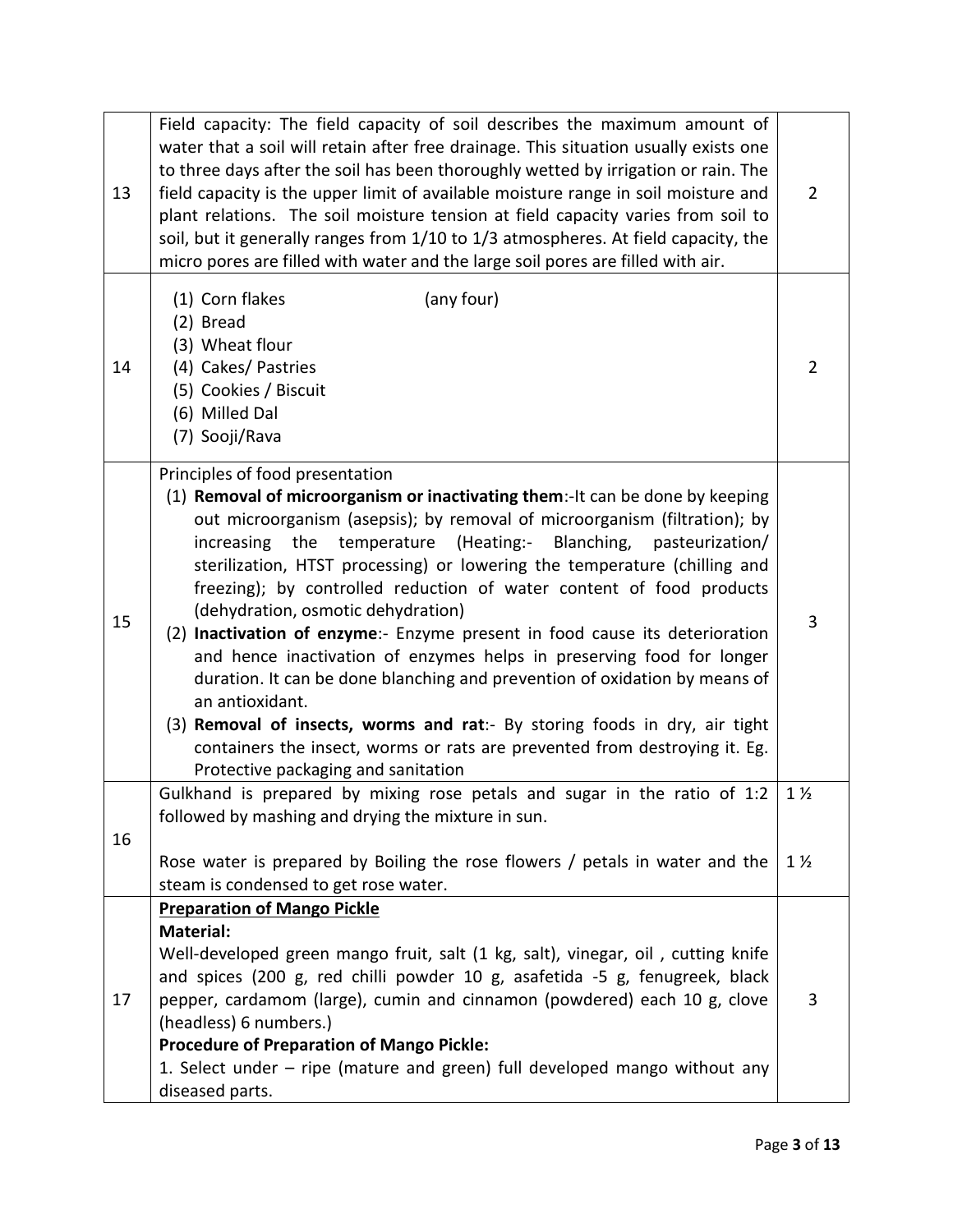|    | 2. Wash them with clean water.                                                                                                                                                        |   |  |  |  |
|----|---------------------------------------------------------------------------------------------------------------------------------------------------------------------------------------|---|--|--|--|
|    | 3. Slice them longitudinally slices with a stainless steel knife. Discard the seed.                                                                                                   |   |  |  |  |
|    | 4. Keep the slices in brine solution of 2-3 percent.                                                                                                                                  |   |  |  |  |
|    | 5. Mix the mango slice with the common salt powder and place them in a glass                                                                                                          |   |  |  |  |
|    | jar.                                                                                                                                                                                  |   |  |  |  |
|    | 6. Keep it in sun for 4-5 days, till the slice turn pale yellow.                                                                                                                      |   |  |  |  |
|    | 7. Mix the other ingredients (spices) with the slices and smear them with a little                                                                                                    |   |  |  |  |
|    | mustard oil.                                                                                                                                                                          |   |  |  |  |
|    | 8. Pack the pickle in glass or glazed jar and covered with a thin layer of mustard                                                                                                    |   |  |  |  |
|    | oil. Keep it under sun. the should be covered initially by thin cloth. The pickle                                                                                                     |   |  |  |  |
|    | will be ready in 2-3 weeks.                                                                                                                                                           |   |  |  |  |
|    | 9. Store tightly in cool place.                                                                                                                                                       |   |  |  |  |
|    | The method adopted for drying depends largely on the character of the plant, that is to                                                                                               |   |  |  |  |
|    | say whether the plant is glabrous, succulent or not succulent, hardy or delicate in nature.                                                                                           |   |  |  |  |
|    |                                                                                                                                                                                       |   |  |  |  |
|    | a) Air drying - Air drying flowers is one of the easiest methods of preservation and                                                                                                  |   |  |  |  |
|    | gives plants a crisp look that lasts for years. It is the oldest and easiest drying technique.<br>No special equipment is needed. The stems of flowers and their foliage are tied and |   |  |  |  |
|    | hung upside down. However, it is one of the longest drying methods. It usually takes                                                                                                  |   |  |  |  |
|    | three to four weeks for the flowers to dry completely. The flowers are hanged upside                                                                                                  |   |  |  |  |
|    | down so that the stem remains straight. If they are hanged with right side up, they would                                                                                             |   |  |  |  |
|    | bend over and the result will be dried flowers with distorted stems.                                                                                                                  |   |  |  |  |
|    | b) Press drying:                                                                                                                                                                      |   |  |  |  |
| 18 |                                                                                                                                                                                       | 3 |  |  |  |
|    | One of the most popular methods for drying flowers is to put them under pressure, to<br>remove the moisture out while leaving the color of the flowers and structure intact. The      |   |  |  |  |
|    | easiest method is placing them in heavy books and allow for drying. Flower presses can                                                                                                |   |  |  |  |
|    | also be used. Unglazed paper, such as newsprint or an old telephone book, is best for                                                                                                 |   |  |  |  |
|    | pressing                                                                                                                                                                              |   |  |  |  |
|    | c) Drying by embedding in dessicants :                                                                                                                                                |   |  |  |  |
|    |                                                                                                                                                                                       |   |  |  |  |
|    | A is simply a substance with a high affinity for water which can be used as a drying                                                                                                  |   |  |  |  |
|    | agent. Embedding the flowers in a granular, desiccating material is probably the most                                                                                                 |   |  |  |  |
|    | commonly used method Most well known desiccant is silica gel and borax The container<br>must be kept closed during the drying process. After 4-14 days, depending on the              |   |  |  |  |
|    | thickness of the flower, the flower will be dry.                                                                                                                                      |   |  |  |  |
|    | Reason for pre cooling in harvested fruits and vegetables before their storage                                                                                                        |   |  |  |  |
|    | are:                                                                                                                                                                                  |   |  |  |  |
|    | Lowering the temperature as quickly as possible after harvest will slow the rate                                                                                                      |   |  |  |  |
|    | of metabolism (respiration and ethylene production) and therefore extend the                                                                                                          |   |  |  |  |
|    | product's shelf life. High temperatures accelerate ripening and the speed at                                                                                                          |   |  |  |  |
| 19 | which rots develop. A 10°C increase in temperature will cause fruit and                                                                                                               | 3 |  |  |  |
|    | vegetables to deteriorate twice as fast, as well as encouraging disease                                                                                                               |   |  |  |  |
|    | organisms to grow twice as fast as well.                                                                                                                                              |   |  |  |  |
|    | Moreover it also reduces the water losses from harvested product. Therefore, it                                                                                                       |   |  |  |  |
|    | is important to remove field heat from the produce by adopting suitable pre-                                                                                                          |   |  |  |  |
|    | cooling method as quickly as possible after harvest.                                                                                                                                  |   |  |  |  |
|    |                                                                                                                                                                                       |   |  |  |  |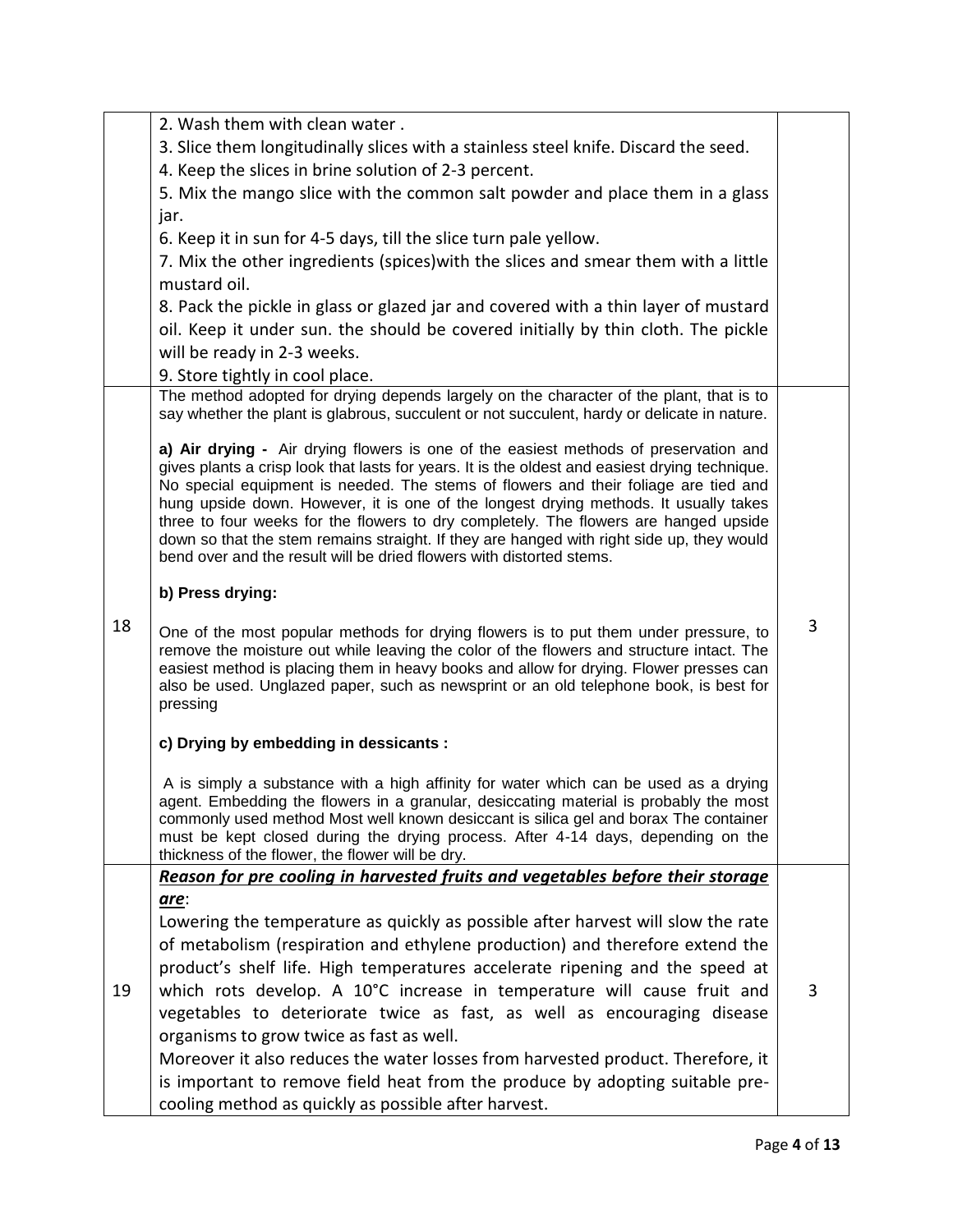|    | Various common method of packaging :                                                                                                                                                                                                                                                                                                                                                                                                                                                                                                                                                                                                                                                                                                                                                                                                                                                                                                                                                                                                                                                                                                                                                                                                                                                                                                                                                                                                                |   |
|----|-----------------------------------------------------------------------------------------------------------------------------------------------------------------------------------------------------------------------------------------------------------------------------------------------------------------------------------------------------------------------------------------------------------------------------------------------------------------------------------------------------------------------------------------------------------------------------------------------------------------------------------------------------------------------------------------------------------------------------------------------------------------------------------------------------------------------------------------------------------------------------------------------------------------------------------------------------------------------------------------------------------------------------------------------------------------------------------------------------------------------------------------------------------------------------------------------------------------------------------------------------------------------------------------------------------------------------------------------------------------------------------------------------------------------------------------------------|---|
| 20 | a) Vaccum Packaging : It is a procedure in which air is drawn out of the<br>package prior to sealing but no other gases are introduced. This<br>technique has been used for many years. It offers an extensive barrier<br>against corrosion, oxidation, moisture, drying out, and mechanical<br>damages, fungus growth or perishability etc. This technology has<br>commendable relevance for tropical countries with high atmosphere<br>humidity.<br>b) Controlled atmosphere (CA) : This refers to a storage atmosphere that is<br>different from the normal atmosphere in its composition, wherein the<br>component gases are precisely adjusted to specific concentrations and<br>maintained throughout the storage and distribution of the perishable<br>foods. The system requires sophisticated instruments to monitor the gas<br>levels and is therefore practical only for refrigerated bulk storage or<br>shipment of commodities in large containers.<br>Modified atmosphere packaging (MAP): It is a procedure which<br>c)<br>involves replacing air inside a package with a predetermined mixture of<br>gases prior to sealing it. The gases involved in modified atmosphere<br>packaging, as applied commercially today, are carbon dioxide, nitrogen<br>and oxygen. In general, MA containing between 2-5% Oxygen and 3.8%<br>carbon dioxide have been shown to extend the shelf life of a wide<br>variety of fruits and vegetables. | 3 |
| 21 | Drip irrigation involves application of water near the plant roots at short<br>intervals through a network of piping system. It allows an irrigator to limit<br>watering closely to the consumptive use of the plants. The crop yields are<br>higher by adopting this method on account of increased water use efficiency.<br>The water conveyance and application losses are minimized in this irrigation<br>method. It is suitable for water scarcity and salt affected soils. Drip irrigation is<br>highly suitable to wide spaced and high value crops like coconut, grapes, lime,<br>banana, vegetables, mango, pomegranate, etc.<br><b>Components of drip irrigation system:</b><br>1. A drip irrigation system consists of a pump or overhead tank, main line, sub-<br>mains, laterals and emitters. The mains, sub-mains and laterals are usually<br>made of black PVC (poly vinyl chloride) tubing.<br>The main line delivers water to the sub-mains and the sub-mains to the<br>2.<br>laterals.<br>3. The emitters which are attached to the laterals distribute water for<br>irrigation.<br>4. Other components include pressure regulator, filters, valves, water meter,<br>fertilizer application components, etc.,                                                                                                                                                                                                                    | 3 |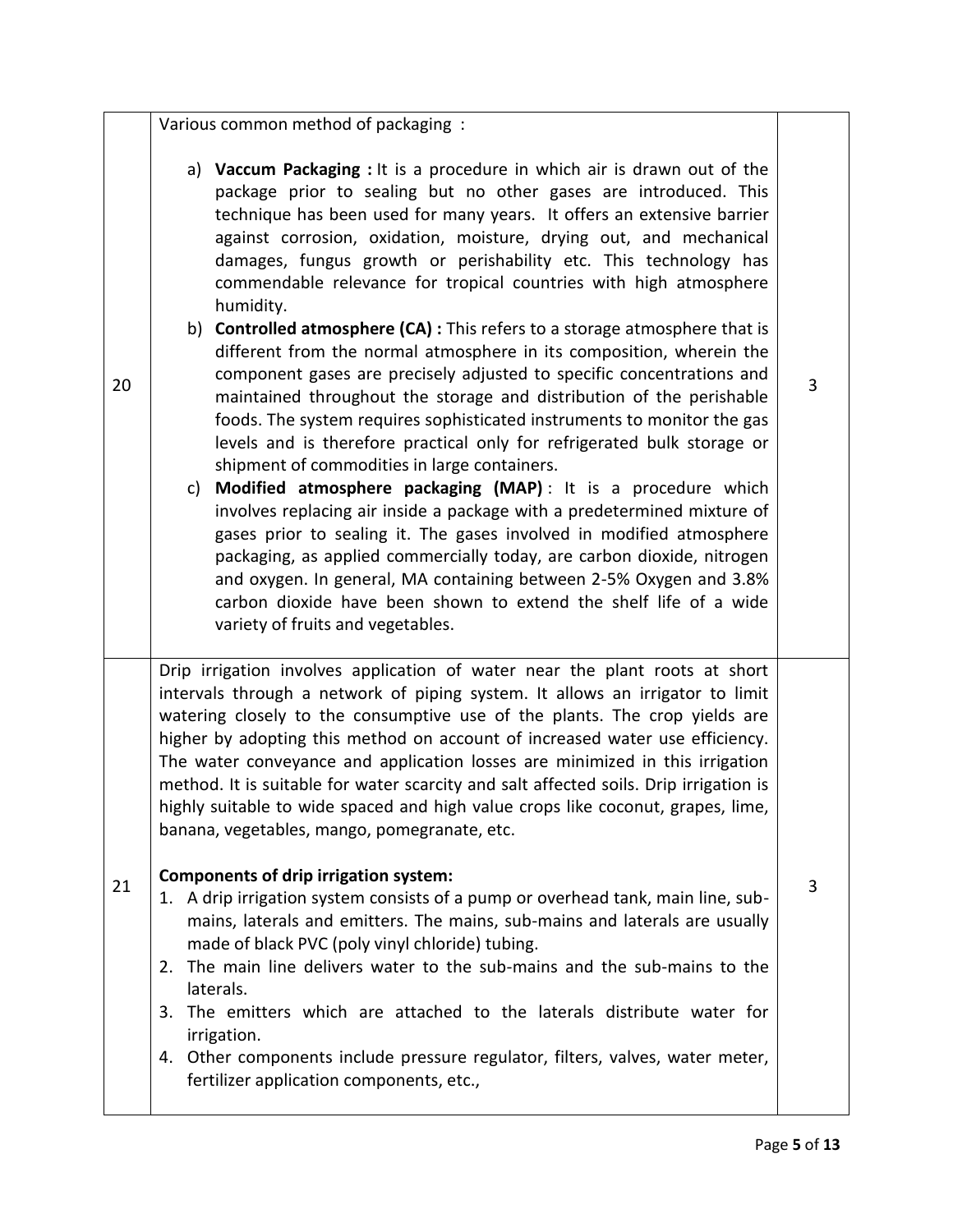#### **Pump**

The pump creates the pressure necessary to force water through the components of the system. Centrifugal pump operated by engines or electric motors are commonly used. The laterals may be designed to operate under pressures as low as 0.15 to 0.2 kg/cm<sup>2</sup> and as large as 1 to 1.75 kg/cm<sup>2</sup>.

## **Chemical tank**

A tank may be provided at the head of the drip irrigation systems for applying fertilizers, herbicides and other chemicals in solution directly to the field along with irrigation water.

## **Filter**

It is an essential part of drip irrigation system. It prevents the blockage of pipes and drippers/emitters. The filter system consists of valves and a pressure gauge for regulation and control.

## **Emitters**

Drippers are provided at regular intervals on the laterals. The drippers allow water to trickle out at very low rates. The amount of water dripping out of each emitter in a unit time will depend on the pressure and size of the opening. The water coming out of the emitters is almost at atmospheric pressure.

#### OR

## *Advantages and Limitation of Sprinkler Irrigation*

### **Advantages:**

- a) Suited for all types of land topographies.
- b) High irrigation efficiency due to uniform distribution of water.
- c) Land leveling is not essential.
- d) Soluble fertilizer, herbicides and fungicides can be applied along with the irrigation water.
- e) Can be used to protect to crop against high temp that reduce the quantity and quantity of heaters.
- f) Sprinklers are also used to irrigation high valued plantation crops like orchards.

#### **Limitation:**

- a) It requires high initial investment.
- b) Power requirement is usually high due operation of pump.
- c) Cannot be used in efficiently in hot windy area.
- d) Loss of water due to evaporation.
- e) The water must free large amounts of dissolve salts as it clogs nozzle.
- f) Wind distorts sprinkler pattern and cause uneven distribution of water.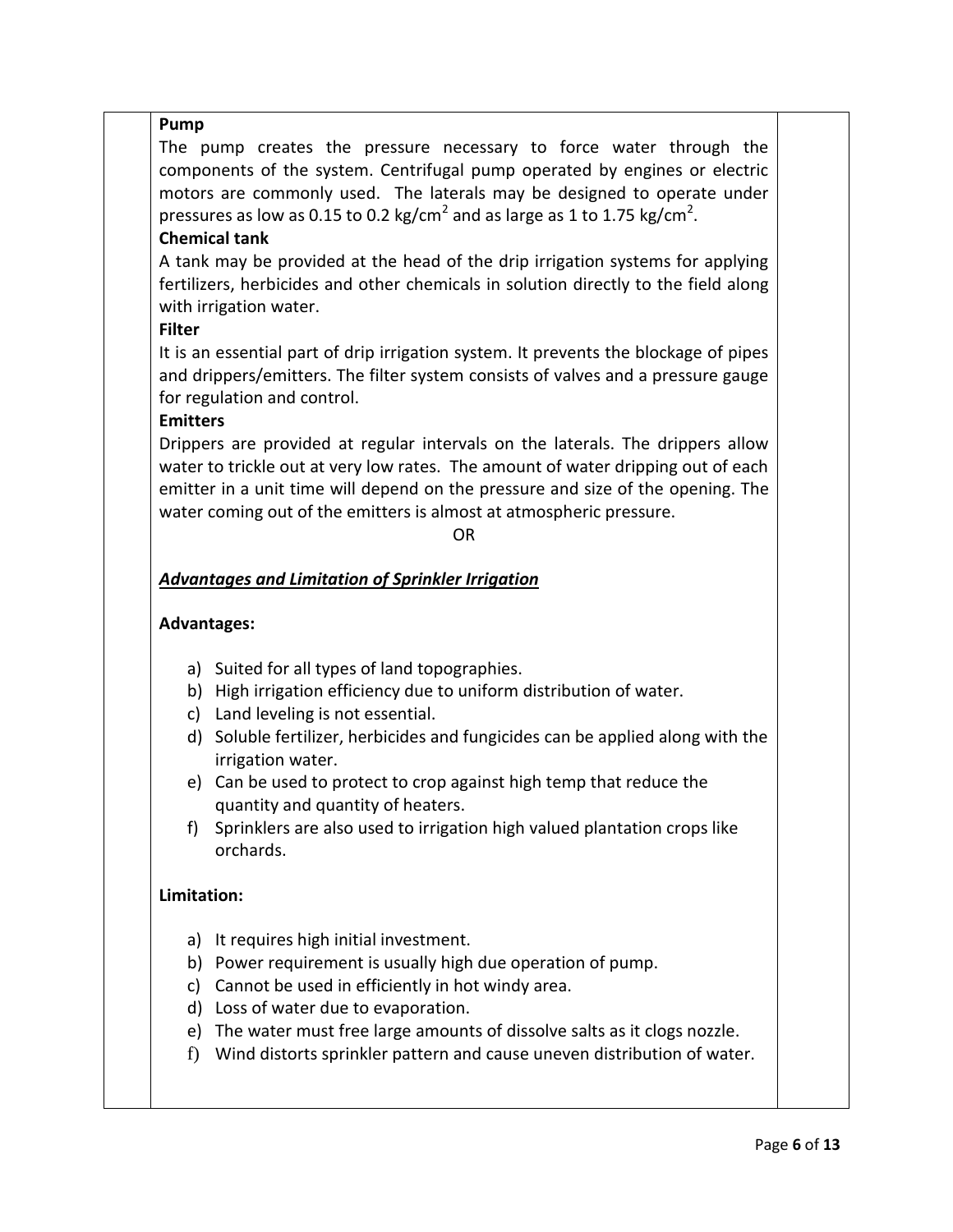|    | <b>Functions of nitrogen:</b>                                                                              |            |  |  |  |
|----|------------------------------------------------------------------------------------------------------------|------------|--|--|--|
|    | a) Nitrogen is an essential component of several metabolically active                                      |            |  |  |  |
|    | compounds and it plays vital role in plant metabolism.                                                     |            |  |  |  |
|    | b) Nitrogen is an integral part of chlorophyll, which harvest solar energy                                 |            |  |  |  |
|    | through photosynthesis process.                                                                            |            |  |  |  |
|    | c) As a constituent of nucleic acids, it transfers genetic information and                                 |            |  |  |  |
|    | regulates cellular metabolism of amino acids and proteins.                                                 |            |  |  |  |
|    | Deficiency of nitrogen:                                                                                    |            |  |  |  |
|    | a) Plants containing less than 1 % nitrogen are considered deficient in                                    |            |  |  |  |
|    | nitrogen.                                                                                                  |            |  |  |  |
|    | b) Symptoms of nitrogen deficiency first appear in the older leaves as                                     |            |  |  |  |
|    | nitrogen mobilize from older to young leaves. A pale yellow chlorosis                                      |            |  |  |  |
|    | develops near the tip of the leaf blade and the chlorosis advances                                         |            |  |  |  |
|    | towards the base in V- Shape pattern along the leaf margins until the                                      |            |  |  |  |
|    | whole leaf blade turns yellow. The leaf turns from yellow to brown and<br>necrosis occurs at the leaf tip. |            |  |  |  |
|    | c) Nitrogen deficient plants show stunted growth and produce less flowers                                  |            |  |  |  |
|    | and shrivelled grains.                                                                                     |            |  |  |  |
|    | d) The nitrogen deficient plants have slender and woody stems due to the                                   |            |  |  |  |
|    | buildup of excess carbohydrates.                                                                           |            |  |  |  |
|    | e) Example: In cauliflower, young leaves turn pale yellow and old leaves                                   | $2.5 + 2.$ |  |  |  |
| 22 | become orange. In the case of coffee, Veins becomes yellow and new                                         | $5 = 5$    |  |  |  |
|    | leaves are very small.                                                                                     |            |  |  |  |
|    | <b>Functions of phosphorus:</b>                                                                            |            |  |  |  |
|    | a) Phosphorus plays important function as a structural component of the                                    |            |  |  |  |
|    | cell membrane system, chloroplast and mitochondria.                                                        |            |  |  |  |
|    | b) Phosphorus is an important constituent of<br>nucleic<br>acids,                                          |            |  |  |  |
|    | nucleoproteins, phospholipids, co-enzymes, energy rich adenosine                                           |            |  |  |  |
|    | diphosphate (ADP) and adenosine triphosphate (ATP).                                                        |            |  |  |  |
|    | c) It plays vital role in energy transfer, metabolic processes,                                            |            |  |  |  |
|    | transformation of sugars and starch and physiological processes like                                       |            |  |  |  |
|    | photosynthesis.<br>d) It is essential for cell division, stem and root growth, fruit and seed              |            |  |  |  |
|    | development.                                                                                               |            |  |  |  |
|    |                                                                                                            |            |  |  |  |
|    | Deficiency symptoms of phosphorus:                                                                         |            |  |  |  |
|    | The phosphorus concentration below 0.1% in plants causes deficiency and                                    |            |  |  |  |
|    | the plants exhibit deficiency symptoms.                                                                    |            |  |  |  |
|    | a) Phosphorus deficient plants develop poor root system and the plants<br>remain stunted.                  |            |  |  |  |
|    | b) Since phosphorus ismobile in plants and at times of deficiency,                                         |            |  |  |  |
|    | phosphorus mobilizes from older leaves to new leaves or active                                             |            |  |  |  |
|    | meristematic regions. The older leaves develop characteristic                                              |            |  |  |  |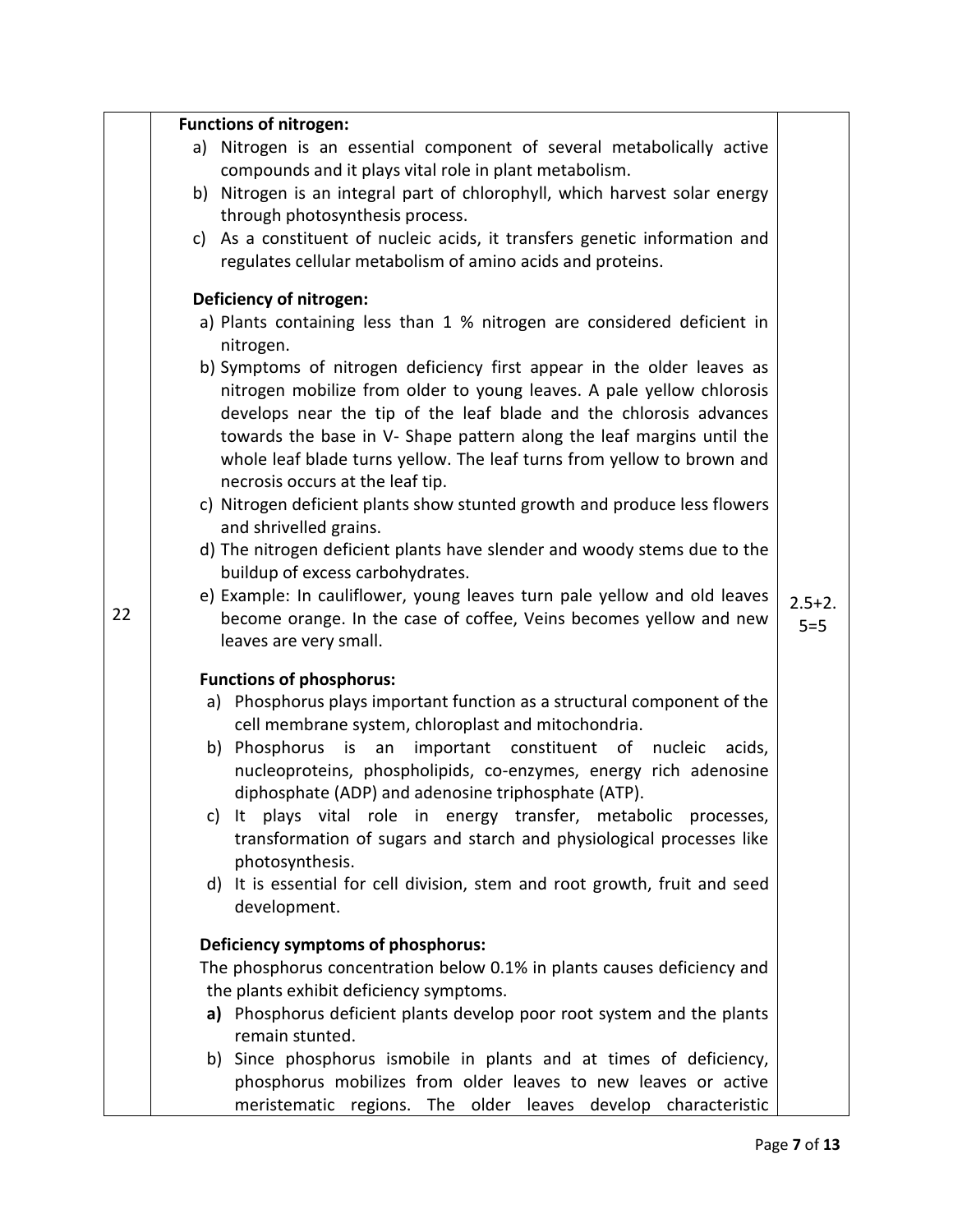|    |                                                                               | symptoms of blue-green colouration starting from the leaf tip to the               |             |  |  |  |
|----|-------------------------------------------------------------------------------|------------------------------------------------------------------------------------|-------------|--|--|--|
|    |                                                                               | base. The colour changes to reddish brown in the later stages. The                 |             |  |  |  |
|    |                                                                               | leaves may be malformed and contain small necrotic spots which are                 |             |  |  |  |
|    |                                                                               | dead tissues.                                                                      |             |  |  |  |
|    |                                                                               | c) Under the condition of severe deficiency, the plants develop spindly            |             |  |  |  |
|    |                                                                               | growth and reddish purple colour is observed in the nodes and                      |             |  |  |  |
|    |                                                                               | internodes which shows formation of anthocyanin.                                   |             |  |  |  |
|    |                                                                               | The site selected for the kitchen garden in most cases is the backyard of the      | $3 + 2 = 5$ |  |  |  |
|    | house. The size of the garden depends on the land availability and the family |                                                                                    |             |  |  |  |
|    |                                                                               | size. It is preferable to have a rectangular lay out for the garden. Following are |             |  |  |  |
|    |                                                                               | the principles involved in the lay out of the kitchen garden.                      |             |  |  |  |
|    |                                                                               | a. The perennial plants should be located at the rear end of the garden            |             |  |  |  |
|    |                                                                               | so that the perennial plants can be grown effectively and also its                 |             |  |  |  |
|    |                                                                               | shade does not affect the growth of other crops. Crops like moringa,               |             |  |  |  |
|    |                                                                               | lime, banana, etc. can be grown in this area.                                      |             |  |  |  |
|    |                                                                               | b. Live fences can be created with creepers like bitter gourd, etc.                |             |  |  |  |
|    |                                                                               | c. Manure pits are dug at the corners of the garden.                               |             |  |  |  |
|    |                                                                               | d. The entire garden is divided into two halves and main path, side path           |             |  |  |  |
|    |                                                                               | and irrigation channels are formed with minimum use of land                        |             |  |  |  |
|    |                                                                               | resources.                                                                         |             |  |  |  |
|    | e.                                                                            | Beds of equal size and rectangular shape are formed. About 6-8 beds                |             |  |  |  |
|    |                                                                               | may be formed. Ridges separating the beds may be grown with                        |             |  |  |  |
|    |                                                                               | onion, radish or turnip for maximum utilization of the land.                       |             |  |  |  |
|    |                                                                               | The vegetable crops can be grown on different beds or plots depending upon         |             |  |  |  |
|    |                                                                               | the geographical location, climate and choice of the family members. Crops like    |             |  |  |  |
| 23 |                                                                               | brinjal, chillies, tomato, raddish, carrot, beet root, onions, etc can be grown on |             |  |  |  |
|    |                                                                               | rotation in the kitchen garden.                                                    |             |  |  |  |
|    |                                                                               |                                                                                    |             |  |  |  |
|    |                                                                               |                                                                                    |             |  |  |  |
|    |                                                                               |                                                                                    |             |  |  |  |
|    |                                                                               |                                                                                    |             |  |  |  |
|    |                                                                               |                                                                                    |             |  |  |  |
|    |                                                                               |                                                                                    |             |  |  |  |
|    |                                                                               |                                                                                    |             |  |  |  |
|    |                                                                               |                                                                                    |             |  |  |  |
|    |                                                                               |                                                                                    |             |  |  |  |
|    |                                                                               |                                                                                    |             |  |  |  |
|    |                                                                               |                                                                                    |             |  |  |  |
|    |                                                                               |                                                                                    |             |  |  |  |
|    |                                                                               |                                                                                    |             |  |  |  |
|    |                                                                               |                                                                                    |             |  |  |  |
|    |                                                                               |                                                                                    |             |  |  |  |
|    |                                                                               |                                                                                    |             |  |  |  |
|    |                                                                               |                                                                                    |             |  |  |  |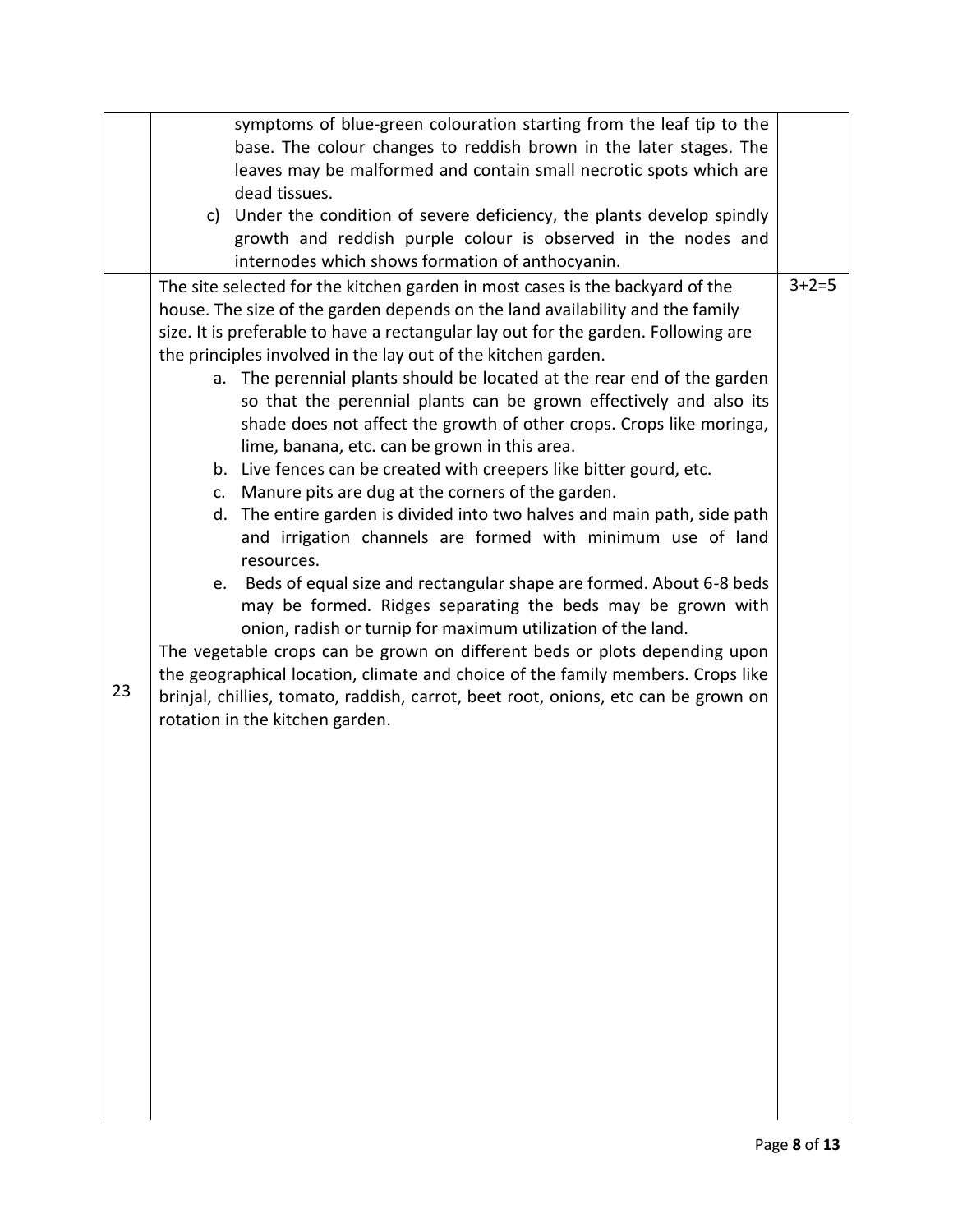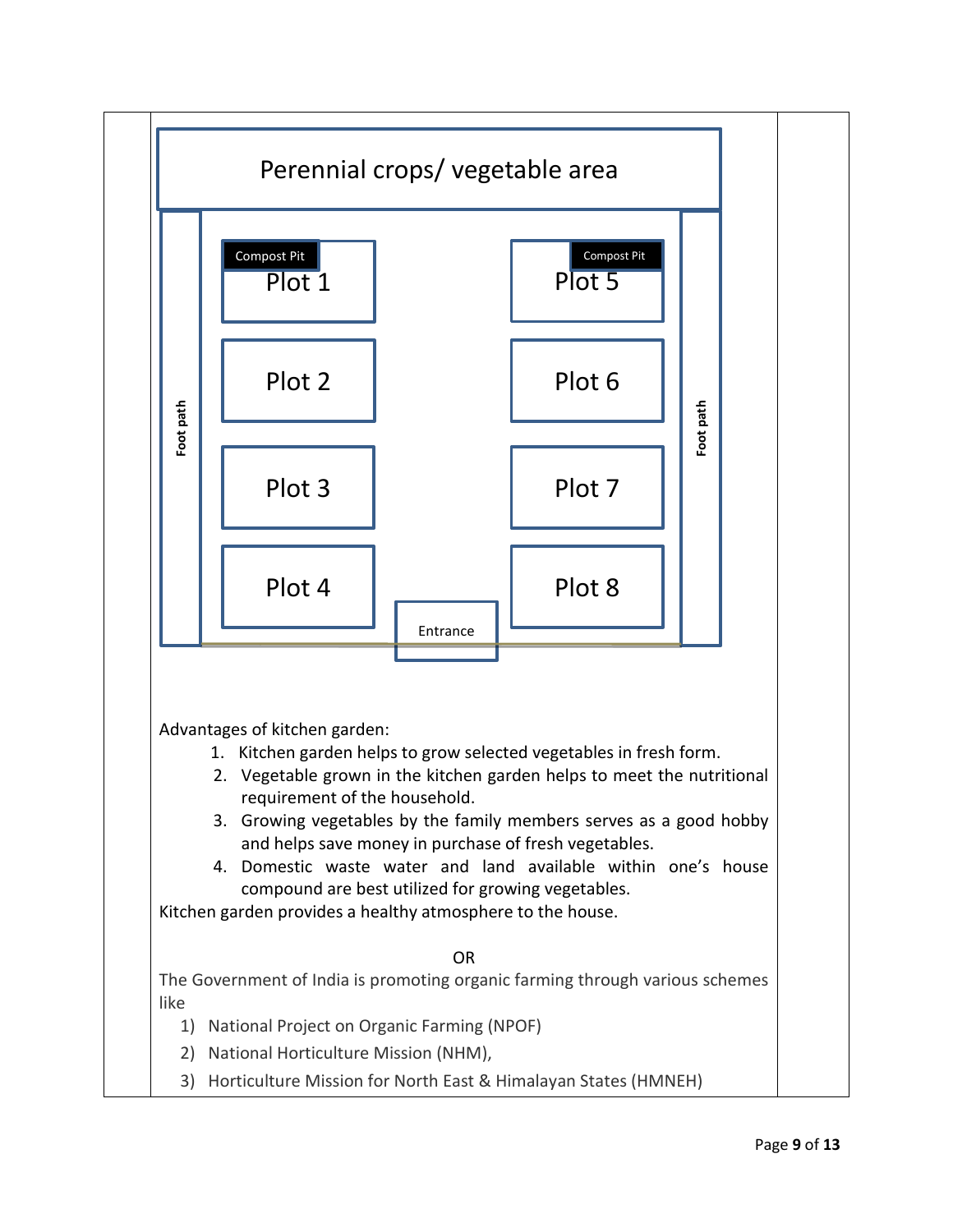- 4) National Project on Management of Soil Health and Fertility (NPMSH&F)
- 5) Rashtriya Krishi Vikas Yojana (RKVY)
- 6) Network Project on Organic Farming of Indian Council of Agricultural Research (ICAR).

## 1) **National Project on Organic Farming**

Under National Project on Organic Farming (NPOF) scheme, assistance upto 25% and 33% of financial outlay upto a ceiling of Rs. 40 lakhs and Rs. 60 lakhs respectively is provided as back ended subsidy through NABARD for establishment of bio- pesticides/bio¬fertilizers production units and agro waste compost production units respectively.Government has been advocating integrating use of chemical fertilizers and organic manures including biofertilizers for increasing production of major crops.

## 2) **National Horticulture Mission**

Under National Horticulture Mission (NHM) and Horticulture Mission for North East & Himalayan States (HMNEH), financial assistance is provided for setting up vermi-compost production units @ 50% of the cost subject to a maximum of Rs. 30,000/- per beneficiary, for adoption of organic farming @ Rs.10,000/- per hectare for maximum area of 4 hectare per beneficiary and for organic farming certification @ Rs.5.00 lakh for a group of farmers covering an area of 50 hectares.

## 3) **Rashtriya Krishi Vikas Yojna**

Assistance for promotion of organic farming on different components are also available under Rashtriya Krishi Vikas Yojana (RKVY) with the approval of State Level Sanctioning Committee.

#### 4) **National Food Security Mission**

Under National Food Security Mission (NFSM) on Pulses, including Accelerated Pulses Production Programme (A3P), assistance for popularizing *Rhizobium* culture/Phosphate Solubilising bacteria (PSB) is provided to the farmers under cluster demonstrations.

5) **National Project on Management of Soil Health and Fertility (NPMSH&F)**

Central Government has notified biofertilizers like *Rhizobium, Azotobacter, Azospirillum, Acetobacter*, PSB, Zinc Solubilizing bacteria under Fertilizer Control Order (FCO). Further, under National Project on Management of Soil Health and Fertility (NPMSH&F) financial assistance of Rs 500 per hectare is provided to promote use of organic manure.

## 6) **ICAR Contribution in Promoting Organic Farming**

All India Network Project on Soil Biodiversity-Biofertilizers is implemented by Indian Council of Agricultural Research (ICAR) for R & D on biofertilizers. The ICAR has developed technologies to prepare various types of organic manures such as phosphocompost, vermi compost, municipal solid waste compost etc. Improved and efficient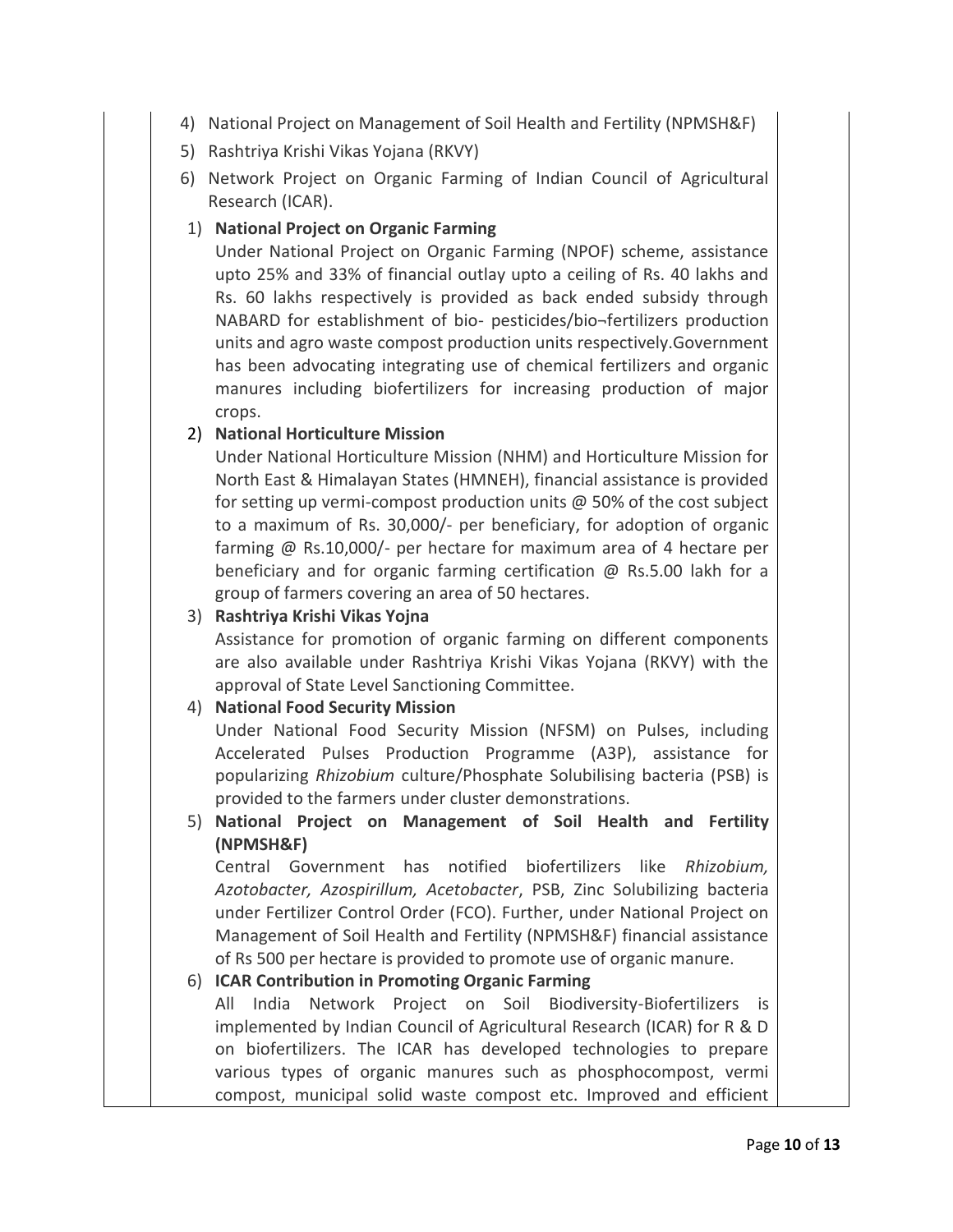|    | strains of biofertilizers specific to different crops and soil types are being<br>developed under Network Project on biofertilizers. Indian Council of<br>Agricultural Research (ICAR) under Network Project on Organic Farming,<br>with lead centre at Project Directorate for Farming Systems Research<br>Modipuram is developing package of practices of different crops and<br>cropping system under organic farming in different agro-ecological<br>regions of the country.                                                                                                                                                                                                                                                                                                                                                                                                                                                                                                                                                                                                                                                                                                                                                                                                                                                                                                                                                                                            |                |  |  |
|----|-----------------------------------------------------------------------------------------------------------------------------------------------------------------------------------------------------------------------------------------------------------------------------------------------------------------------------------------------------------------------------------------------------------------------------------------------------------------------------------------------------------------------------------------------------------------------------------------------------------------------------------------------------------------------------------------------------------------------------------------------------------------------------------------------------------------------------------------------------------------------------------------------------------------------------------------------------------------------------------------------------------------------------------------------------------------------------------------------------------------------------------------------------------------------------------------------------------------------------------------------------------------------------------------------------------------------------------------------------------------------------------------------------------------------------------------------------------------------------|----------------|--|--|
|    | Spawn:- The actively growing vegetative mycelium of mushroom present in<br>suitable sterile organic matter used as seed is called as spawn<br>Flush: - Each crop or harvest of mushroom is called flush. Flushes appear once in<br>every 7-10 days.                                                                                                                                                                                                                                                                                                                                                                                                                                                                                                                                                                                                                                                                                                                                                                                                                                                                                                                                                                                                                                                                                                                                                                                                                         |                |  |  |
| 24 | The most commonly cultivated mushroom in India<br>White Button mushroom - Agaricus bisporous<br>(i)<br>(ii) Oyster mushroom - Pleurotus Sajar - Caju<br>(iii) Paddy Straw mushroom - Volvariella valvaceas                                                                                                                                                                                                                                                                                                                                                                                                                                                                                                                                                                                                                                                                                                                                                                                                                                                                                                                                                                                                                                                                                                                                                                                                                                                                  | $2 + 3 =$<br>5 |  |  |
| 25 | concept of Integrated Nutrient Management is the continuous<br>The<br>improvement of soil productivity on long term basis through appropriate use of<br>fertilizers and organic manures and their scientific management for optimum<br>growth, yield and quality of crops and cropping systems in specific agro-<br>ecological situations. The Integrated Nutrient Management helps to restore and<br>sustain the soil fertility and crop productivity. This strategy also checks the<br>nutrient deficiency and soil problems. The INM strategies focus on the following<br>areas:<br>1. Reduction of nutrient losses from the applied fertilizers<br>2. Fertilizer application to synchronise with the crop demand<br>Timing, placement and choice of the fertilizers<br>3.<br>4. Controlled release of nutrients<br>5.<br>Retention and efficient use of the native soil nutrients<br>Research and development of alternative sources of nutrients<br>6.<br>The components of INM are the following:<br>1. Organic manures (Farmyard manure, crop waste, animal waste, industrial<br>waste, sludge, oil cakes, etc.)<br>2. Bio-fertilizers (Rhizobia, Azospirillum, Azotobacter, Phosphobacteria, etc.)<br>Chemical fertilizers (Urea, Urea super granules, Single Super phosphate,<br>3.<br>Muriate of potash, micronutrient fertilizers).<br>Green manure and Green leaf manure (Sesbania rostrata, S.aculeata,<br>4.<br>Crotalaria juncea, Azolla, etc.)<br><b>OR</b> | 5              |  |  |
|    |                                                                                                                                                                                                                                                                                                                                                                                                                                                                                                                                                                                                                                                                                                                                                                                                                                                                                                                                                                                                                                                                                                                                                                                                                                                                                                                                                                                                                                                                             |                |  |  |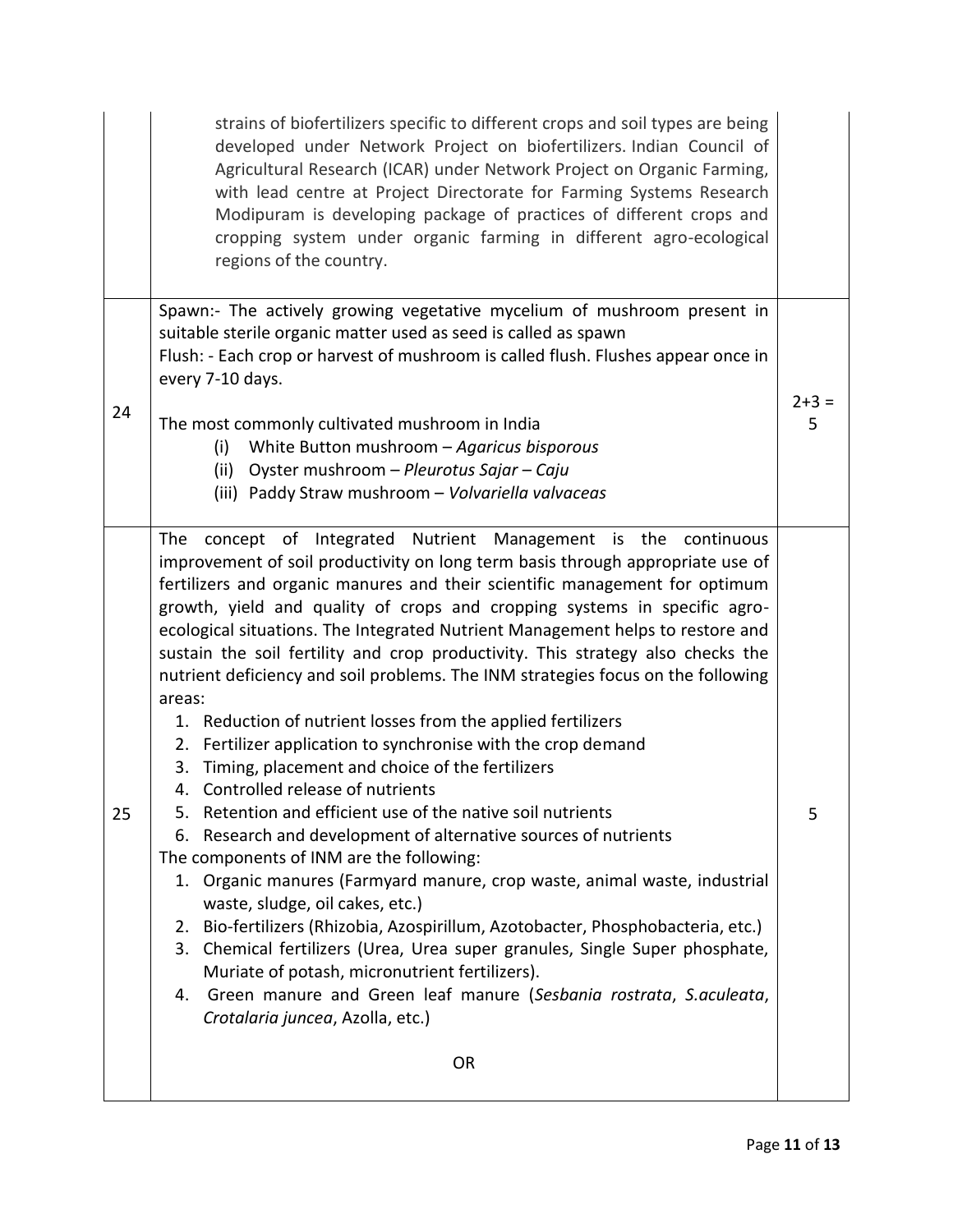|                                                                                                         | Though the biofertilizer technology is a low cost, ecofriendly technology, several<br>constraints limit the application or implementation of it. Main constraints are |  |                                                                                                                                                                                                                                                                                                                                                                                                                                                                                                                                                                                                                                                                                                                                              |   |  |
|---------------------------------------------------------------------------------------------------------|-----------------------------------------------------------------------------------------------------------------------------------------------------------------------|--|----------------------------------------------------------------------------------------------------------------------------------------------------------------------------------------------------------------------------------------------------------------------------------------------------------------------------------------------------------------------------------------------------------------------------------------------------------------------------------------------------------------------------------------------------------------------------------------------------------------------------------------------------------------------------------------------------------------------------------------------|---|--|
|                                                                                                         |                                                                                                                                                                       |  |                                                                                                                                                                                                                                                                                                                                                                                                                                                                                                                                                                                                                                                                                                                                              |   |  |
| 1) Technological constraints<br>a) Use of improper, less efficient strains for biofertilizer production |                                                                                                                                                                       |  |                                                                                                                                                                                                                                                                                                                                                                                                                                                                                                                                                                                                                                                                                                                                              |   |  |
|                                                                                                         |                                                                                                                                                                       |  |                                                                                                                                                                                                                                                                                                                                                                                                                                                                                                                                                                                                                                                                                                                                              |   |  |
|                                                                                                         |                                                                                                                                                                       |  | b) Lack of qualified technical personnel and modern production units.                                                                                                                                                                                                                                                                                                                                                                                                                                                                                                                                                                                                                                                                        |   |  |
|                                                                                                         |                                                                                                                                                                       |  | c) Production of poor quality inoculants.                                                                                                                                                                                                                                                                                                                                                                                                                                                                                                                                                                                                                                                                                                    |   |  |
|                                                                                                         |                                                                                                                                                                       |  | d) Shorter shelf life of inoculants.                                                                                                                                                                                                                                                                                                                                                                                                                                                                                                                                                                                                                                                                                                         |   |  |
|                                                                                                         |                                                                                                                                                                       |  | 2) Infrastructural constraints                                                                                                                                                                                                                                                                                                                                                                                                                                                                                                                                                                                                                                                                                                               |   |  |
|                                                                                                         |                                                                                                                                                                       |  | a) Non-availability of up to date equipments for production                                                                                                                                                                                                                                                                                                                                                                                                                                                                                                                                                                                                                                                                                  |   |  |
|                                                                                                         |                                                                                                                                                                       |  | b) No proper space availability for research, laboratory, production,                                                                                                                                                                                                                                                                                                                                                                                                                                                                                                                                                                                                                                                                        |   |  |
|                                                                                                         |                                                                                                                                                                       |  | storage, etc.                                                                                                                                                                                                                                                                                                                                                                                                                                                                                                                                                                                                                                                                                                                                |   |  |
|                                                                                                         |                                                                                                                                                                       |  | c) Lack of facility for providing low temperature for inoculant packets                                                                                                                                                                                                                                                                                                                                                                                                                                                                                                                                                                                                                                                                      |   |  |
|                                                                                                         |                                                                                                                                                                       |  | storage.<br>3) Financial constraints                                                                                                                                                                                                                                                                                                                                                                                                                                                                                                                                                                                                                                                                                                         |   |  |
|                                                                                                         |                                                                                                                                                                       |  | a) Non-availability of sufficient funds.                                                                                                                                                                                                                                                                                                                                                                                                                                                                                                                                                                                                                                                                                                     |   |  |
|                                                                                                         |                                                                                                                                                                       |  | b) Lesser profits.                                                                                                                                                                                                                                                                                                                                                                                                                                                                                                                                                                                                                                                                                                                           |   |  |
|                                                                                                         |                                                                                                                                                                       |  | 4) Environmental constraints                                                                                                                                                                                                                                                                                                                                                                                                                                                                                                                                                                                                                                                                                                                 |   |  |
|                                                                                                         |                                                                                                                                                                       |  | a) Seasonal demand for biofertilizers                                                                                                                                                                                                                                                                                                                                                                                                                                                                                                                                                                                                                                                                                                        |   |  |
|                                                                                                         |                                                                                                                                                                       |  | b) Difficulty to use in problematic soils like salinity, acidity, drought,                                                                                                                                                                                                                                                                                                                                                                                                                                                                                                                                                                                                                                                                   |   |  |
|                                                                                                         |                                                                                                                                                                       |  | water logging, etc.                                                                                                                                                                                                                                                                                                                                                                                                                                                                                                                                                                                                                                                                                                                          |   |  |
|                                                                                                         |                                                                                                                                                                       |  | 5) Human resources and quality constraint                                                                                                                                                                                                                                                                                                                                                                                                                                                                                                                                                                                                                                                                                                    |   |  |
|                                                                                                         |                                                                                                                                                                       |  | a) Lack of technically qualified staff in the production units.                                                                                                                                                                                                                                                                                                                                                                                                                                                                                                                                                                                                                                                                              |   |  |
|                                                                                                         |                                                                                                                                                                       |  | b) Lack of suitable training on the production techniques.                                                                                                                                                                                                                                                                                                                                                                                                                                                                                                                                                                                                                                                                                   |   |  |
|                                                                                                         |                                                                                                                                                                       |  | c) No regulation or act on the quality of the products]                                                                                                                                                                                                                                                                                                                                                                                                                                                                                                                                                                                                                                                                                      |   |  |
|                                                                                                         |                                                                                                                                                                       |  | d) Problem in the adoption of the technology by the farmers due to                                                                                                                                                                                                                                                                                                                                                                                                                                                                                                                                                                                                                                                                           |   |  |
|                                                                                                         |                                                                                                                                                                       |  | different methods of inoculation.                                                                                                                                                                                                                                                                                                                                                                                                                                                                                                                                                                                                                                                                                                            |   |  |
|                                                                                                         | In view of growing importance of fruit crops the demand for quality planting                                                                                          |  |                                                                                                                                                                                                                                                                                                                                                                                                                                                                                                                                                                                                                                                                                                                                              |   |  |
|                                                                                                         |                                                                                                                                                                       |  | material has increased manifold throughout the India, both in urban and rural                                                                                                                                                                                                                                                                                                                                                                                                                                                                                                                                                                                                                                                                |   |  |
|                                                                                                         | areas.                                                                                                                                                                |  |                                                                                                                                                                                                                                                                                                                                                                                                                                                                                                                                                                                                                                                                                                                                              |   |  |
|                                                                                                         | Hence there is lot of business potential in establishing nurseries. Nursery                                                                                           |  |                                                                                                                                                                                                                                                                                                                                                                                                                                                                                                                                                                                                                                                                                                                                              |   |  |
| 26                                                                                                      | products are no longer, restricted to orchards or large parks and gardens. The<br>5                                                                                   |  |                                                                                                                                                                                                                                                                                                                                                                                                                                                                                                                                                                                                                                                                                                                                              |   |  |
|                                                                                                         | products of nurseries have great demand in hospitals, hotels, balconies/                                                                                              |  |                                                                                                                                                                                                                                                                                                                                                                                                                                                                                                                                                                                                                                                                                                                                              |   |  |
|                                                                                                         |                                                                                                                                                                       |  |                                                                                                                                                                                                                                                                                                                                                                                                                                                                                                                                                                                                                                                                                                                                              |   |  |
|                                                                                                         |                                                                                                                                                                       |  |                                                                                                                                                                                                                                                                                                                                                                                                                                                                                                                                                                                                                                                                                                                                              |   |  |
|                                                                                                         |                                                                                                                                                                       |  |                                                                                                                                                                                                                                                                                                                                                                                                                                                                                                                                                                                                                                                                                                                                              |   |  |
|                                                                                                         |                                                                                                                                                                       |  |                                                                                                                                                                                                                                                                                                                                                                                                                                                                                                                                                                                                                                                                                                                                              |   |  |
|                                                                                                         |                                                                                                                                                                       |  |                                                                                                                                                                                                                                                                                                                                                                                                                                                                                                                                                                                                                                                                                                                                              |   |  |
|                                                                                                         |                                                                                                                                                                       |  |                                                                                                                                                                                                                                                                                                                                                                                                                                                                                                                                                                                                                                                                                                                                              |   |  |
| 27                                                                                                      |                                                                                                                                                                       |  |                                                                                                                                                                                                                                                                                                                                                                                                                                                                                                                                                                                                                                                                                                                                              | 5 |  |
|                                                                                                         |                                                                                                                                                                       |  |                                                                                                                                                                                                                                                                                                                                                                                                                                                                                                                                                                                                                                                                                                                                              |   |  |
|                                                                                                         |                                                                                                                                                                       |  |                                                                                                                                                                                                                                                                                                                                                                                                                                                                                                                                                                                                                                                                                                                                              |   |  |
|                                                                                                         |                                                                                                                                                                       |  |                                                                                                                                                                                                                                                                                                                                                                                                                                                                                                                                                                                                                                                                                                                                              |   |  |
|                                                                                                         | programme                                                                                                                                                             |  | rooftops, offices, factories, roadside in and around highway etc. there is heavy<br>demand during fairs, melas and festive season, and also during Van Mahostava<br>Methods of lawn making<br>1. Seeding: The most popular grass suitable for seeding is "Doob" grass<br>(Cynodon dactylon). It has the fast spreading mat forming habit, radially<br>forms roots at the nodes, the foliage is dark green, narrow with parallel<br>venation. About 30 kg of seed is required for planting one hectare. The<br>soil should be reduced to fine tilth and given a light rolling. The site<br>should be divided into suitable small squares or rectangles, the seeds are<br>mixed with finely sieved soil and should be rolled again and watered |   |  |